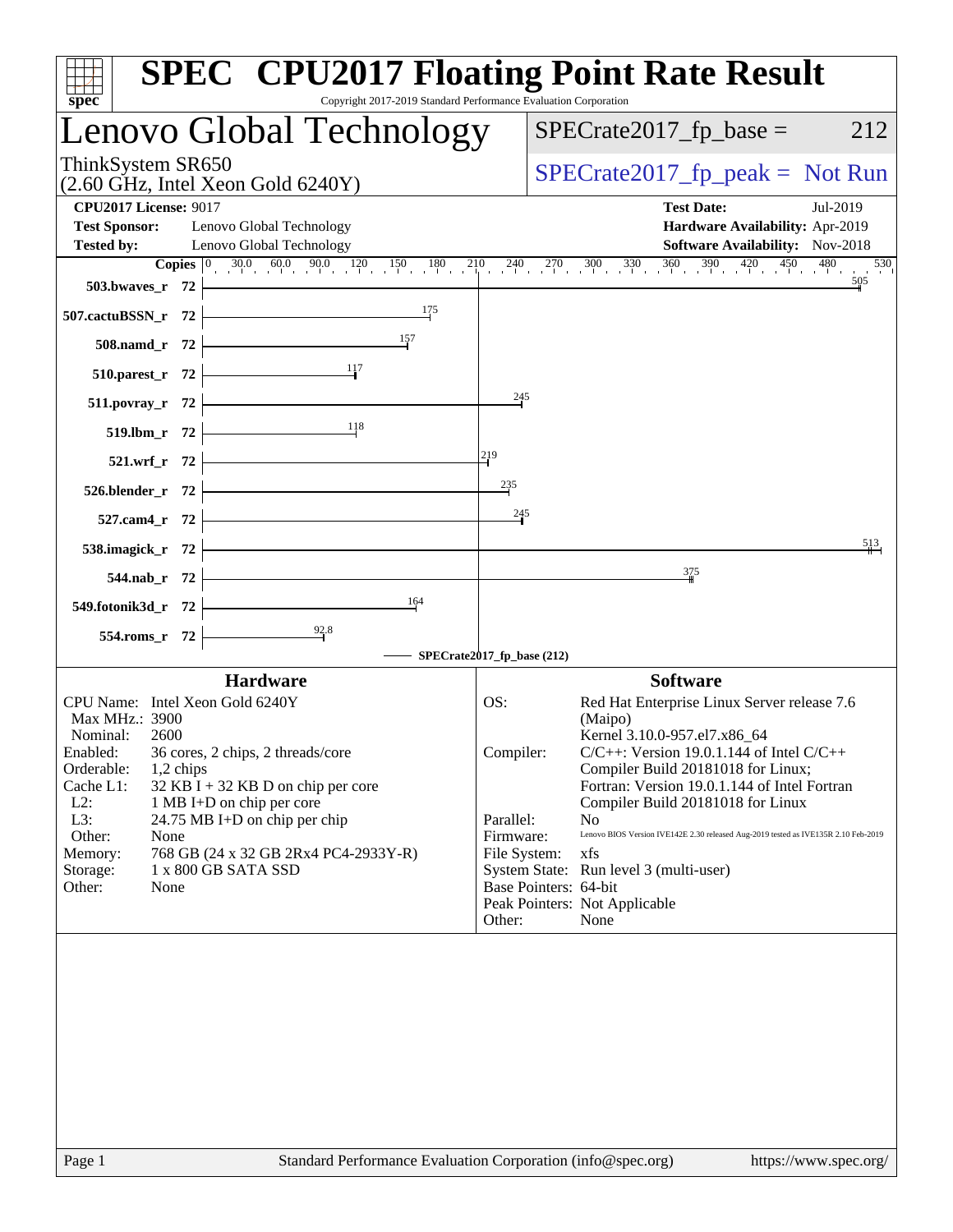

## Lenovo Global Technology

ThinkSystem SR650<br>  $SPECTI<sub>50</sub>CH<sub>2</sub>$  Intel Year Gald 6240Y)

 $SPECTate2017<sub>fr</sub> base = 212$ 

(2.60 GHz, Intel Xeon Gold 6240Y)

**[Test Sponsor:](http://www.spec.org/auto/cpu2017/Docs/result-fields.html#TestSponsor)** Lenovo Global Technology **[Hardware Availability:](http://www.spec.org/auto/cpu2017/Docs/result-fields.html#HardwareAvailability)** Apr-2019 **[Tested by:](http://www.spec.org/auto/cpu2017/Docs/result-fields.html#Testedby)** Lenovo Global Technology **[Software Availability:](http://www.spec.org/auto/cpu2017/Docs/result-fields.html#SoftwareAvailability)** Nov-2018

**[CPU2017 License:](http://www.spec.org/auto/cpu2017/Docs/result-fields.html#CPU2017License)** 9017 **[Test Date:](http://www.spec.org/auto/cpu2017/Docs/result-fields.html#TestDate)** Jul-2019

### **[Results Table](http://www.spec.org/auto/cpu2017/Docs/result-fields.html#ResultsTable)**

|                           | <b>Base</b>                     |                |                |                | <b>Peak</b> |                |       |               |                |              |                |              |                |              |
|---------------------------|---------------------------------|----------------|----------------|----------------|-------------|----------------|-------|---------------|----------------|--------------|----------------|--------------|----------------|--------------|
| <b>Benchmark</b>          | <b>Copies</b>                   | <b>Seconds</b> | Ratio          | <b>Seconds</b> | Ratio       | <b>Seconds</b> | Ratio | <b>Copies</b> | <b>Seconds</b> | <b>Ratio</b> | <b>Seconds</b> | <b>Ratio</b> | <b>Seconds</b> | <b>Ratio</b> |
| 503.bwaves_r              | 72                              | 1433           | 504            | 1430           | 505         | 1430           | 505   |               |                |              |                |              |                |              |
| 507.cactuBSSN_r           | 72                              | 523            | 174            | 522            | 175         | 522            | 175   |               |                |              |                |              |                |              |
| $508$ .namd $r$           | 72                              | 434            | 158            | 436            | 157         | 435            | 157   |               |                |              |                |              |                |              |
| 510.parest_r              | 72                              | 1596           | 118            | 1613           | <b>117</b>  | 1618           | 116   |               |                |              |                |              |                |              |
| 511.povray_r              | 72                              | 685            | 245            | 688            | 244         | 686            | 245   |               |                |              |                |              |                |              |
| 519.lbm r                 | 72                              | 644            | 118            | 645            | <b>118</b>  | 645            | 118   |               |                |              |                |              |                |              |
| $521$ .wrf r              | 72                              | 736            | 219            | 739            | 218         | 735            | 219   |               |                |              |                |              |                |              |
| 526.blender r             | 72                              | 466            | 235            | 467            | 235         | 466            | 235   |               |                |              |                |              |                |              |
| $527$ .cam $4r$           | 72                              | 513            | 246            | 514            | 245         | 514            | 245   |               |                |              |                |              |                |              |
| 538.imagick_r             | 72                              | 350            | 512            | 349            | 513         | 344            | 521   |               |                |              |                |              |                |              |
| $544$ .nab r              | 72                              | 323            | 375            | 322            | 377         | 324            | 374   |               |                |              |                |              |                |              |
| 549.fotonik3d r           | 72                              | 1716           | 164            | 1715           | 164         | 1714           | 164   |               |                |              |                |              |                |              |
| $554$ .roms $_r$          | 72                              | 1232           | 92.8           | 1240           | 92.2        | 1232           | 92.8  |               |                |              |                |              |                |              |
|                           | $SPECrate2017$ fp base =<br>212 |                |                |                |             |                |       |               |                |              |                |              |                |              |
| $SPECrate2017_fp\_peak =$ |                                 |                | <b>Not Run</b> |                |             |                |       |               |                |              |                |              |                |              |

Results appear in the [order in which they were run.](http://www.spec.org/auto/cpu2017/Docs/result-fields.html#RunOrder) Bold underlined text [indicates a median measurement.](http://www.spec.org/auto/cpu2017/Docs/result-fields.html#Median)

### **[Submit Notes](http://www.spec.org/auto/cpu2017/Docs/result-fields.html#SubmitNotes)**

 The numactl mechanism was used to bind copies to processors. The config file option 'submit' was used to generate numactl commands to bind each copy to a specific processor. For details, please see the config file.

### **[Operating System Notes](http://www.spec.org/auto/cpu2017/Docs/result-fields.html#OperatingSystemNotes)**

Stack size set to unlimited using "ulimit -s unlimited"

### **[General Notes](http://www.spec.org/auto/cpu2017/Docs/result-fields.html#GeneralNotes)**

Environment variables set by runcpu before the start of the run: LD\_LIBRARY\_PATH = "/home/cpu2017-1.0.5-ic19.0u1/lib/intel64"

 Binaries compiled on a system with 1x Intel Core i9-7900X CPU + 32GB RAM memory using Redhat Enterprise Linux 7.5 Transparent Huge Pages enabled by default Prior to runcpu invocation Filesystem page cache synced and cleared with: sync; echo 3> /proc/sys/vm/drop\_caches runcpu command invoked through numactl i.e.: numactl --interleave=all runcpu <etc> NA: The test sponsor attests, as of date of publication, that CVE-2017-5754 (Meltdown) is mitigated in the system as tested and documented.

**(Continued on next page)**

| Page 2 | Standard Performance Evaluation Corporation (info@spec.org) | https://www.spec.org/ |
|--------|-------------------------------------------------------------|-----------------------|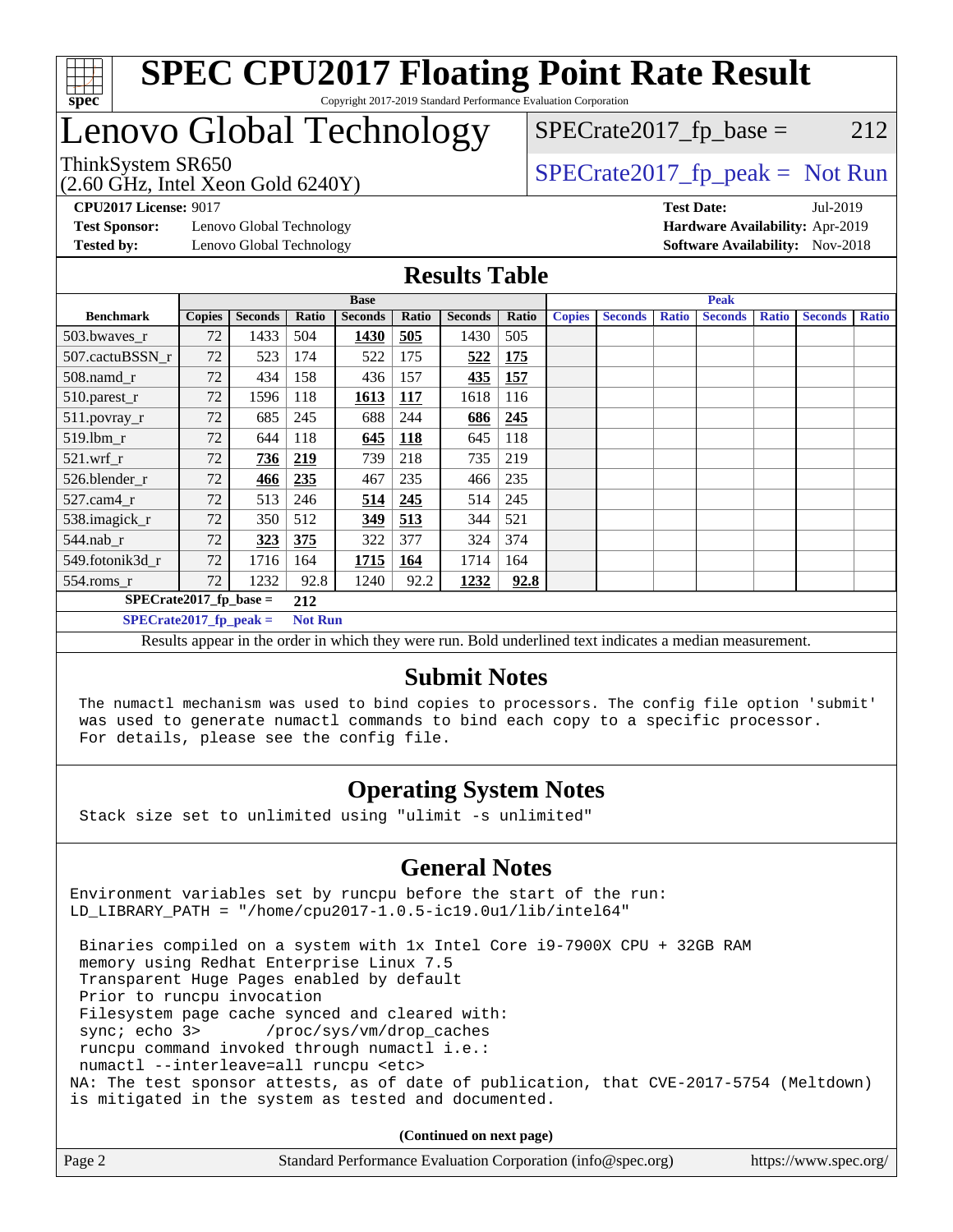

### Lenovo Global Technology

 $SPECTate2017<sub>fr</sub> base = 212$ 

(2.60 GHz, Intel Xeon Gold 6240Y)

ThinkSystem SR650<br>  $SPECTI<sub>50</sub>CH<sub>2</sub>$  Intel Year Gald 6240Y)

**[Test Sponsor:](http://www.spec.org/auto/cpu2017/Docs/result-fields.html#TestSponsor)** Lenovo Global Technology **[Hardware Availability:](http://www.spec.org/auto/cpu2017/Docs/result-fields.html#HardwareAvailability)** Apr-2019 **[Tested by:](http://www.spec.org/auto/cpu2017/Docs/result-fields.html#Testedby)** Lenovo Global Technology **[Software Availability:](http://www.spec.org/auto/cpu2017/Docs/result-fields.html#SoftwareAvailability)** Nov-2018

**[CPU2017 License:](http://www.spec.org/auto/cpu2017/Docs/result-fields.html#CPU2017License)** 9017 **[Test Date:](http://www.spec.org/auto/cpu2017/Docs/result-fields.html#TestDate)** Jul-2019

### **[General Notes \(Continued\)](http://www.spec.org/auto/cpu2017/Docs/result-fields.html#GeneralNotes)**

Yes: The test sponsor attests, as of date of publication, that CVE-2017-5753 (Spectre variant 1) is mitigated in the system as tested and documented. Yes: The test sponsor attests, as of date of publication, that CVE-2017-5715 (Spectre variant 2) is mitigated in the system as tested and documented. Yes: The test sponsor attests, as of date of publication, that CVE-2018-3640 (Spectre variant 3a) is mitigated in the system as tested and documented. Yes: The test sponsor attests, as of date of publication, that CVE-2018-3639 (Spectre variant 4) is mitigated in the system as tested and documented.

### **[Platform Notes](http://www.spec.org/auto/cpu2017/Docs/result-fields.html#PlatformNotes)**

Page 3 Standard Performance Evaluation Corporation [\(info@spec.org\)](mailto:info@spec.org) <https://www.spec.org/> BIOS configuration: Choose Operating Mode set to Maximum Performance Choose Operating Mode set to Custom Mode C-states set to Legacy SNC set to Enable DCU Streamer Prefetcher set to Disable Trusted Execution Technology set to Enable Stale AtoS set to Enable LLC dead line alloc set to Disable Patrol Scrub set to Disable Sysinfo program /home/cpu2017-1.0.5-ic19.0u1/bin/sysinfo Rev: r5974 of 2018-05-19 9bcde8f2999c33d61f64985e45859ea9 running on localhost.localdomain Wed Jul 3 10:13:28 2019 SUT (System Under Test) info as seen by some common utilities. For more information on this section, see <https://www.spec.org/cpu2017/Docs/config.html#sysinfo> From /proc/cpuinfo model name : Intel(R) Xeon(R) Gold 6240Y CPU @ 2.60GHz 2 "physical id"s (chips) 72 "processors" cores, siblings (Caution: counting these is hw and system dependent. The following excerpts from /proc/cpuinfo might not be reliable. Use with caution.) cpu cores : 18 siblings : 36 physical 0: cores 0 1 2 3 4 8 9 10 11 16 17 18 19 20 24 25 26 27 physical 1: cores 0 1 2 3 4 8 9 10 11 16 17 18 19 20 24 25 26 27 From lscpu: Architecture: x86\_64 CPU op-mode(s): 32-bit, 64-bit Byte Order: Little Endian  $CPU(s):$  72 On-line CPU(s) list: 0-71 **(Continued on next page)**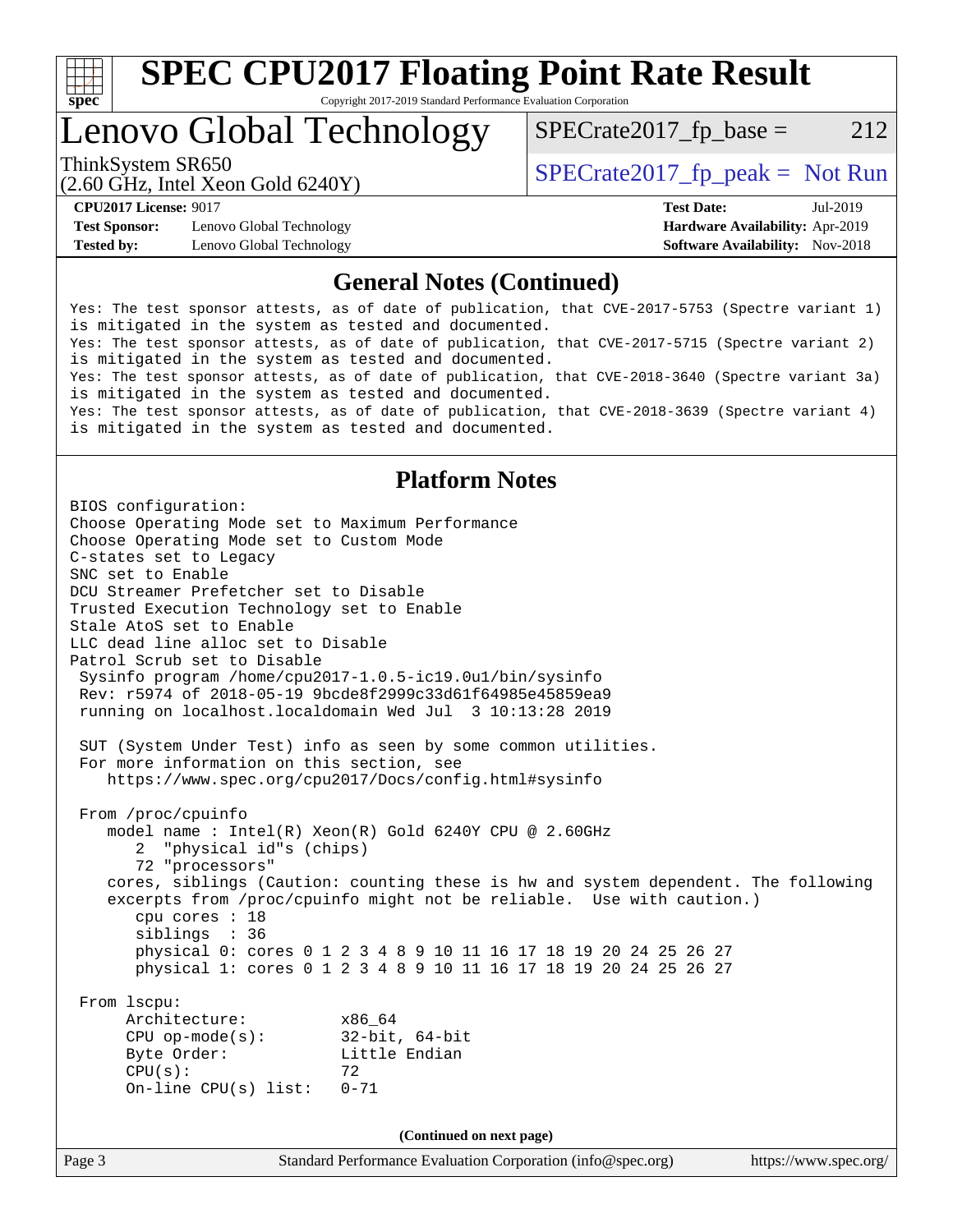

# **[SPEC CPU2017 Floating Point Rate Result](http://www.spec.org/auto/cpu2017/Docs/result-fields.html#SPECCPU2017FloatingPointRateResult)**

Copyright 2017-2019 Standard Performance Evaluation Corporation

Lenovo Global Technology

 $SPECTate2017_fp\_base = 212$ 

(2.60 GHz, Intel Xeon Gold 6240Y)

ThinkSystem SR650<br>  $(2.60 \text{ GHz. Intel Yoon Gold } 6240 \text{V})$  [SPECrate2017\\_fp\\_peak =](http://www.spec.org/auto/cpu2017/Docs/result-fields.html#SPECrate2017fppeak) Not Run

**[Test Sponsor:](http://www.spec.org/auto/cpu2017/Docs/result-fields.html#TestSponsor)** Lenovo Global Technology **[Hardware Availability:](http://www.spec.org/auto/cpu2017/Docs/result-fields.html#HardwareAvailability)** Apr-2019 **[Tested by:](http://www.spec.org/auto/cpu2017/Docs/result-fields.html#Testedby)** Lenovo Global Technology **[Software Availability:](http://www.spec.org/auto/cpu2017/Docs/result-fields.html#SoftwareAvailability)** Nov-2018

**[CPU2017 License:](http://www.spec.org/auto/cpu2017/Docs/result-fields.html#CPU2017License)** 9017 **[Test Date:](http://www.spec.org/auto/cpu2017/Docs/result-fields.html#TestDate)** Jul-2019

#### **[Platform Notes \(Continued\)](http://www.spec.org/auto/cpu2017/Docs/result-fields.html#PlatformNotes)**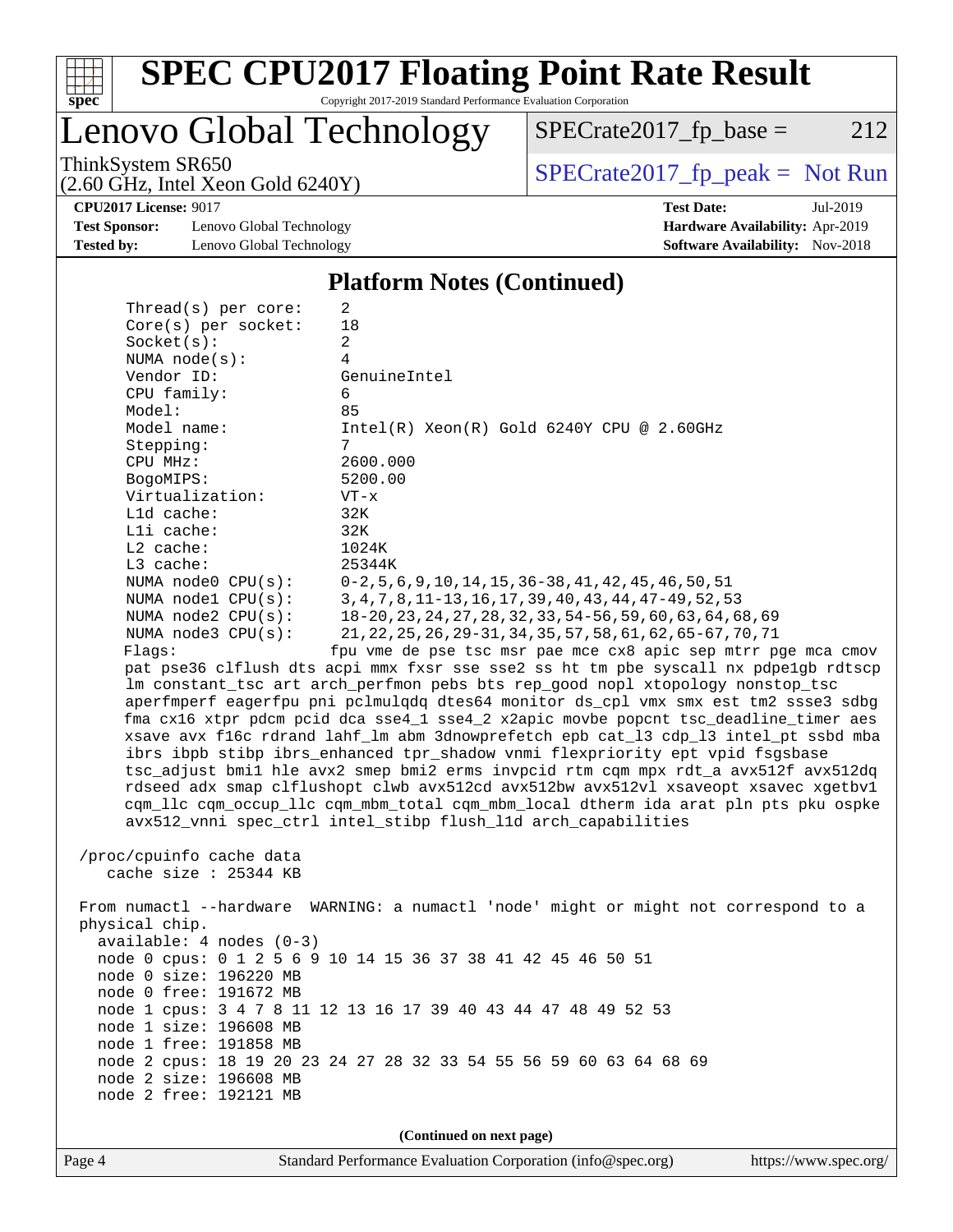

| Page 5 | Standard Performance Evaluation Corporation (info@spec.org) | https://www.spec.org/ |
|--------|-------------------------------------------------------------|-----------------------|
|        |                                                             |                       |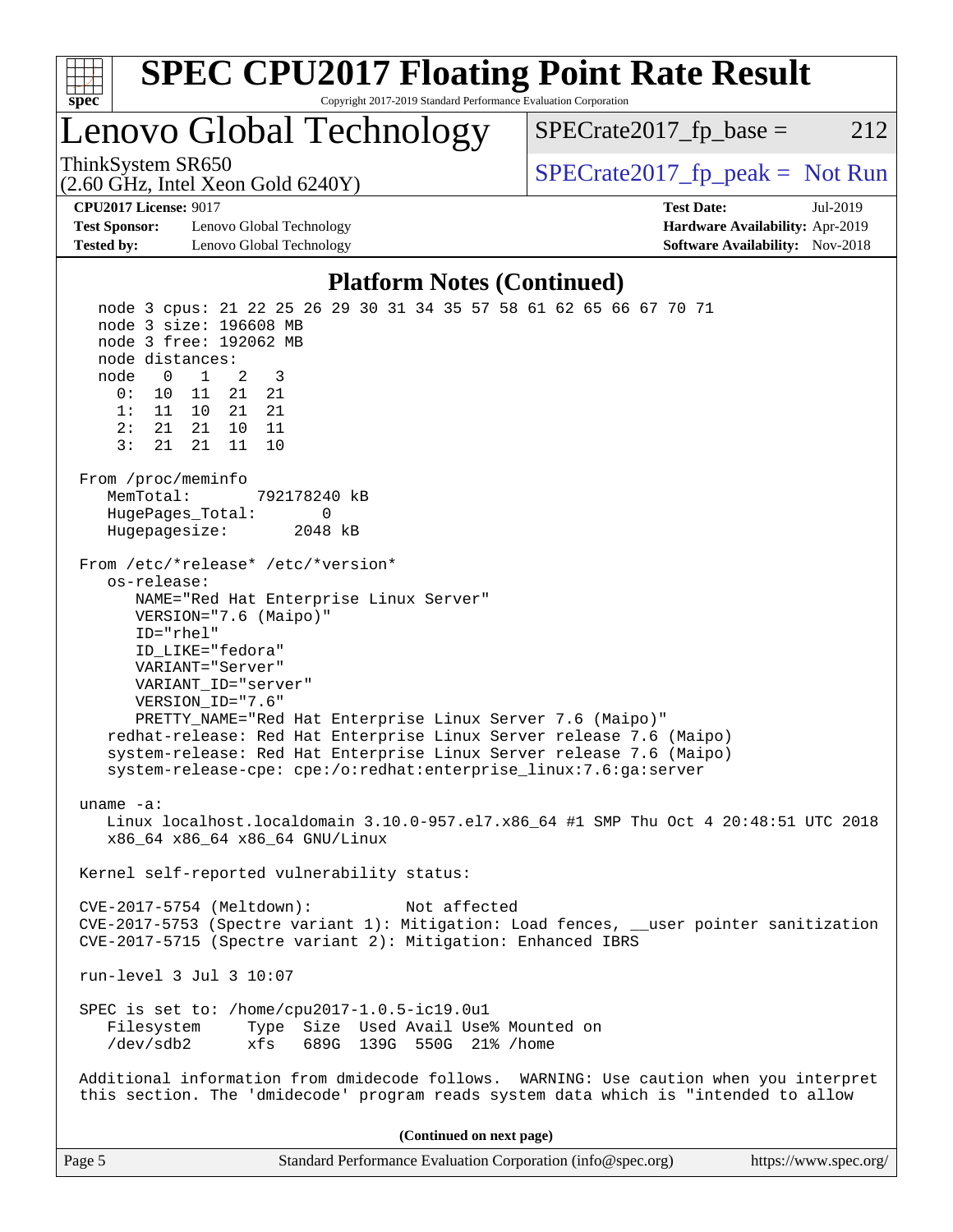

### Lenovo Global Technology

ThinkSystem SR650<br>  $\begin{array}{r} \text{SPECrate2017\_fp\_peak = Not Run} \\ \text{SPECrate2017\_fp\_peak = Not Run} \end{array}$  $SPECTate2017_fp\_base = 212$ 

(2.60 GHz, Intel Xeon Gold 6240Y)

**[Test Sponsor:](http://www.spec.org/auto/cpu2017/Docs/result-fields.html#TestSponsor)** Lenovo Global Technology **[Hardware Availability:](http://www.spec.org/auto/cpu2017/Docs/result-fields.html#HardwareAvailability)** Apr-2019 **[Tested by:](http://www.spec.org/auto/cpu2017/Docs/result-fields.html#Testedby)** Lenovo Global Technology **[Software Availability:](http://www.spec.org/auto/cpu2017/Docs/result-fields.html#SoftwareAvailability)** Nov-2018

**[CPU2017 License:](http://www.spec.org/auto/cpu2017/Docs/result-fields.html#CPU2017License)** 9017 **[Test Date:](http://www.spec.org/auto/cpu2017/Docs/result-fields.html#TestDate)** Jul-2019

#### **[Platform Notes \(Continued\)](http://www.spec.org/auto/cpu2017/Docs/result-fields.html#PlatformNotes)**

 hardware to be accurately determined", but the intent may not be met, as there are frequent changes to hardware, firmware, and the "DMTF SMBIOS" standard. BIOS Lenovo -[IVE135R-2.10]- 02/27/2019 Memory: 24x Samsung M393A4K40CB2-CVF 32 GB 2 rank 2933

(End of data from sysinfo program)

### **[Compiler Version Notes](http://www.spec.org/auto/cpu2017/Docs/result-fields.html#CompilerVersionNotes)**

| Page 6 | Standard Performance Evaluation Corporation (info@spec.org)                                                                                                                                                                                                                                                                                                              | https://www.spec.org/ |
|--------|--------------------------------------------------------------------------------------------------------------------------------------------------------------------------------------------------------------------------------------------------------------------------------------------------------------------------------------------------------------------------|-----------------------|
|        | (Continued on next page)                                                                                                                                                                                                                                                                                                                                                 |                       |
|        | Intel(R) $C++$ Intel(R) 64 Compiler for applications running on Intel(R) 64,<br>Version 19.0.1.144 Build 20181018<br>Copyright (C) 1985-2018 Intel Corporation. All rights reserved.<br>Intel(R) C Intel(R) 64 Compiler for applications running on Intel(R) 64,<br>Version 19.0.1.144 Build 20181018<br>Copyright (C) 1985-2018 Intel Corporation. All rights reserved. |                       |
|        | FC 507.cactuBSSN_r(base)                                                                                                                                                                                                                                                                                                                                                 |                       |
|        |                                                                                                                                                                                                                                                                                                                                                                          |                       |
|        | Intel(R) $C++$ Intel(R) 64 Compiler for applications running on Intel(R) 64,<br>Version 19.0.1.144 Build 20181018<br>Copyright (C) 1985-2018 Intel Corporation. All rights reserved.<br>Intel(R) C Intel(R) 64 Compiler for applications running on Intel(R) 64,<br>Version 19.0.1.144 Build 20181018<br>Copyright (C) 1985-2018 Intel Corporation. All rights reserved. |                       |
|        | CC 511. povray $r(base)$ 526. blender $r(base)$                                                                                                                                                                                                                                                                                                                          |                       |
|        | Version 19.0.1.144 Build 20181018<br>Copyright (C) 1985-2018 Intel Corporation. All rights reserved.                                                                                                                                                                                                                                                                     |                       |
|        | Intel(R) $C++$ Intel(R) 64 Compiler for applications running on Intel(R) 64,                                                                                                                                                                                                                                                                                             |                       |
|        | $CXXC 508.namd_r(base) 510.parest_r(base)$                                                                                                                                                                                                                                                                                                                               |                       |
|        | Copyright (C) 1985-2018 Intel Corporation. All rights reserved.                                                                                                                                                                                                                                                                                                          |                       |
|        | Intel(R) C Intel(R) 64 Compiler for applications running on Intel(R) 64,<br>Version 19.0.1.144 Build 20181018                                                                                                                                                                                                                                                            |                       |
|        | CC 519.1bm_r(base) 538.imagick_r(base) 544.nab_r(base)                                                                                                                                                                                                                                                                                                                   |                       |
|        |                                                                                                                                                                                                                                                                                                                                                                          |                       |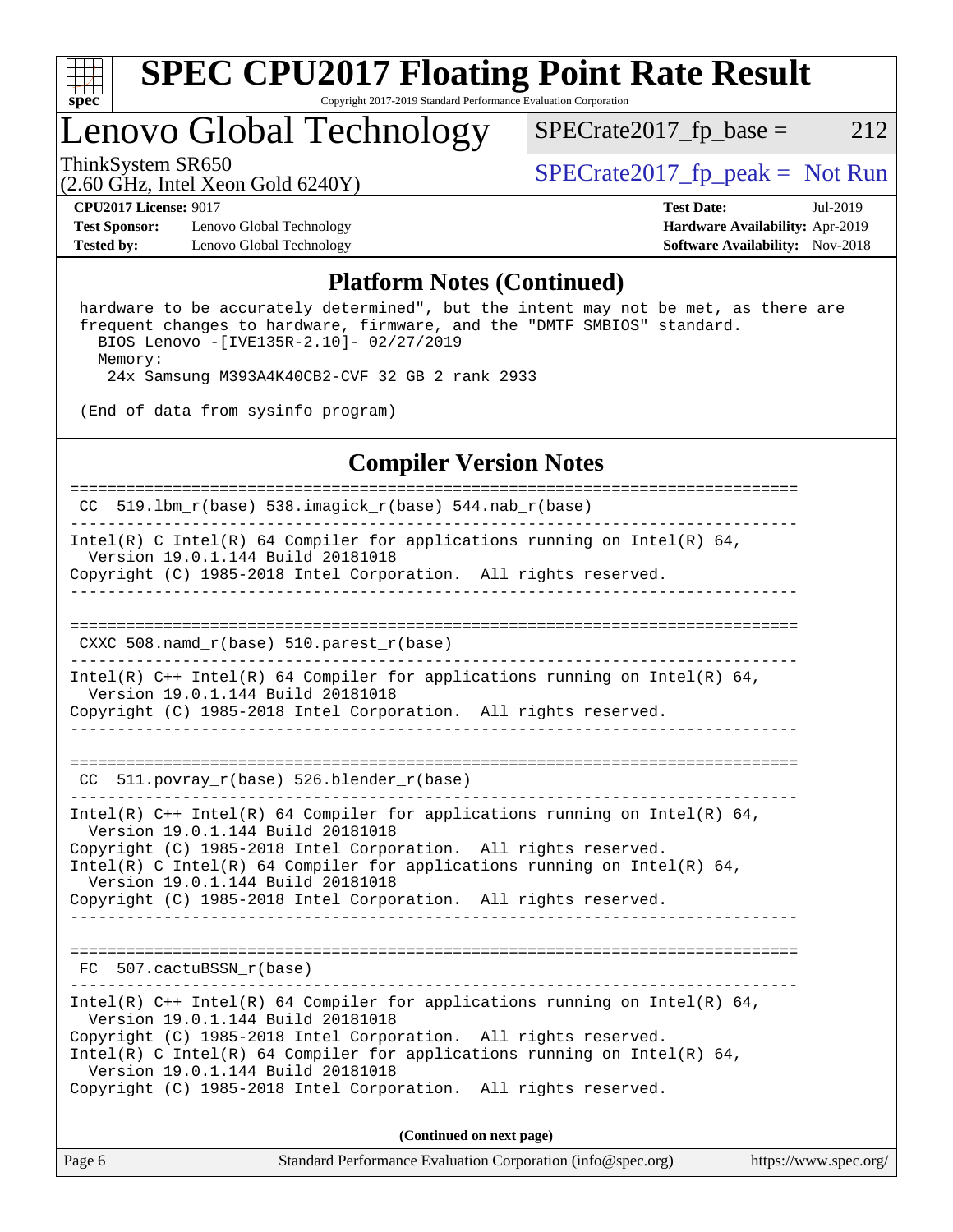| S<br>ne<br>÷ |  |  |  |  |  |  |
|--------------|--|--|--|--|--|--|

# **[SPEC CPU2017 Floating Point Rate Result](http://www.spec.org/auto/cpu2017/Docs/result-fields.html#SPECCPU2017FloatingPointRateResult)**

Copyright 2017-2019 Standard Performance Evaluation Corporation

### Lenovo Global Technology

ThinkSystem SR650<br>  $\begin{array}{r} \text{SPECrate2017\_fp\_peak = Not Run} \\ \text{SPECrate2017\_fp\_peak = Not Run} \end{array}$ 

 $SPECTate2017_fp\_base = 212$ 

(2.60 GHz, Intel Xeon Gold 6240Y)

**[CPU2017 License:](http://www.spec.org/auto/cpu2017/Docs/result-fields.html#CPU2017License)** 9017 **[Test Date:](http://www.spec.org/auto/cpu2017/Docs/result-fields.html#TestDate)** Jul-2019 **[Test Sponsor:](http://www.spec.org/auto/cpu2017/Docs/result-fields.html#TestSponsor)** Lenovo Global Technology **[Hardware Availability:](http://www.spec.org/auto/cpu2017/Docs/result-fields.html#HardwareAvailability)** Apr-2019 **[Tested by:](http://www.spec.org/auto/cpu2017/Docs/result-fields.html#Testedby)** Lenovo Global Technology **[Software Availability:](http://www.spec.org/auto/cpu2017/Docs/result-fields.html#SoftwareAvailability)** Nov-2018

### **[Compiler Version Notes \(Continued\)](http://www.spec.org/auto/cpu2017/Docs/result-fields.html#CompilerVersionNotes)**

| Intel(R) Fortran Intel(R) 64 Compiler for applications running on Intel(R)<br>64, Version 19.0.1.144 Build 20181018<br>Copyright (C) 1985-2018 Intel Corporation. All rights reserved.                                                                                                                                                                                     |
|----------------------------------------------------------------------------------------------------------------------------------------------------------------------------------------------------------------------------------------------------------------------------------------------------------------------------------------------------------------------------|
| 503.bwaves $r(base)$ 549.fotonik3d $r(base)$ 554.roms $r(base)$<br>FC                                                                                                                                                                                                                                                                                                      |
| Intel(R) Fortran Intel(R) 64 Compiler for applications running on Intel(R)<br>64, Version 19.0.1.144 Build 20181018<br>Copyright (C) 1985-2018 Intel Corporation. All rights reserved.                                                                                                                                                                                     |
| =====================================<br>$CC$ 521.wrf $r(base)$ 527.cam4 $r(base)$                                                                                                                                                                                                                                                                                         |
| Intel(R) Fortran Intel(R) 64 Compiler for applications running on Intel(R)<br>64, Version 19.0.1.144 Build 20181018<br>Copyright (C) 1985-2018 Intel Corporation. All rights reserved.<br>Intel(R) C Intel(R) 64 Compiler for applications running on Intel(R) 64,<br>Version 19.0.1.144 Build 20181018<br>Copyright (C) 1985-2018 Intel Corporation. All rights reserved. |

### **[Base Compiler Invocation](http://www.spec.org/auto/cpu2017/Docs/result-fields.html#BaseCompilerInvocation)**

[C benchmarks](http://www.spec.org/auto/cpu2017/Docs/result-fields.html#Cbenchmarks): [icc -m64 -std=c11](http://www.spec.org/cpu2017/results/res2019q3/cpu2017-20190708-16023.flags.html#user_CCbase_intel_icc_64bit_c11_33ee0cdaae7deeeab2a9725423ba97205ce30f63b9926c2519791662299b76a0318f32ddfffdc46587804de3178b4f9328c46fa7c2b0cd779d7a61945c91cd35)

[C++ benchmarks:](http://www.spec.org/auto/cpu2017/Docs/result-fields.html#CXXbenchmarks) [icpc -m64](http://www.spec.org/cpu2017/results/res2019q3/cpu2017-20190708-16023.flags.html#user_CXXbase_intel_icpc_64bit_4ecb2543ae3f1412ef961e0650ca070fec7b7afdcd6ed48761b84423119d1bf6bdf5cad15b44d48e7256388bc77273b966e5eb805aefd121eb22e9299b2ec9d9)

[Fortran benchmarks](http://www.spec.org/auto/cpu2017/Docs/result-fields.html#Fortranbenchmarks): [ifort -m64](http://www.spec.org/cpu2017/results/res2019q3/cpu2017-20190708-16023.flags.html#user_FCbase_intel_ifort_64bit_24f2bb282fbaeffd6157abe4f878425411749daecae9a33200eee2bee2fe76f3b89351d69a8130dd5949958ce389cf37ff59a95e7a40d588e8d3a57e0c3fd751)

[Benchmarks using both Fortran and C](http://www.spec.org/auto/cpu2017/Docs/result-fields.html#BenchmarksusingbothFortranandC): [ifort -m64](http://www.spec.org/cpu2017/results/res2019q3/cpu2017-20190708-16023.flags.html#user_CC_FCbase_intel_ifort_64bit_24f2bb282fbaeffd6157abe4f878425411749daecae9a33200eee2bee2fe76f3b89351d69a8130dd5949958ce389cf37ff59a95e7a40d588e8d3a57e0c3fd751) [icc -m64 -std=c11](http://www.spec.org/cpu2017/results/res2019q3/cpu2017-20190708-16023.flags.html#user_CC_FCbase_intel_icc_64bit_c11_33ee0cdaae7deeeab2a9725423ba97205ce30f63b9926c2519791662299b76a0318f32ddfffdc46587804de3178b4f9328c46fa7c2b0cd779d7a61945c91cd35)

[Benchmarks using both C and C++](http://www.spec.org/auto/cpu2017/Docs/result-fields.html#BenchmarksusingbothCandCXX): [icpc -m64](http://www.spec.org/cpu2017/results/res2019q3/cpu2017-20190708-16023.flags.html#user_CC_CXXbase_intel_icpc_64bit_4ecb2543ae3f1412ef961e0650ca070fec7b7afdcd6ed48761b84423119d1bf6bdf5cad15b44d48e7256388bc77273b966e5eb805aefd121eb22e9299b2ec9d9) [icc -m64 -std=c11](http://www.spec.org/cpu2017/results/res2019q3/cpu2017-20190708-16023.flags.html#user_CC_CXXbase_intel_icc_64bit_c11_33ee0cdaae7deeeab2a9725423ba97205ce30f63b9926c2519791662299b76a0318f32ddfffdc46587804de3178b4f9328c46fa7c2b0cd779d7a61945c91cd35)

```
Benchmarks using Fortran, C, and C++: 
icpc -m64 icc -m64 -std=c11 ifort -m64
```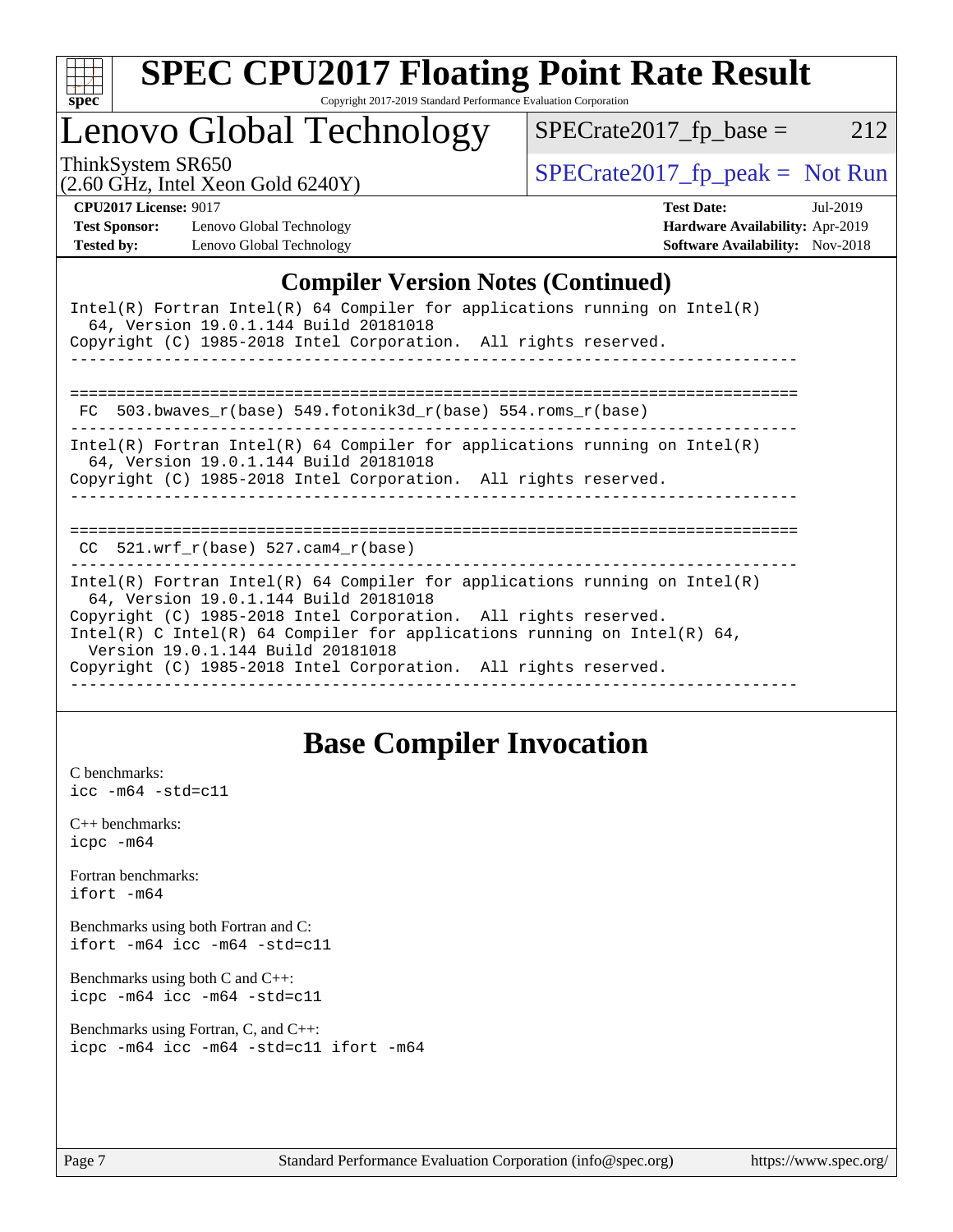

### Lenovo Global Technology

ThinkSystem SR650<br>  $SPECrate2017$  fp\_peak = Not Run

 $SPECTate2017<sub>fr</sub> base = 212$ 

(2.60 GHz, Intel Xeon Gold 6240Y)

**[Test Sponsor:](http://www.spec.org/auto/cpu2017/Docs/result-fields.html#TestSponsor)** Lenovo Global Technology **[Hardware Availability:](http://www.spec.org/auto/cpu2017/Docs/result-fields.html#HardwareAvailability)** Apr-2019 **[Tested by:](http://www.spec.org/auto/cpu2017/Docs/result-fields.html#Testedby)** Lenovo Global Technology **[Software Availability:](http://www.spec.org/auto/cpu2017/Docs/result-fields.html#SoftwareAvailability)** Nov-2018

**[CPU2017 License:](http://www.spec.org/auto/cpu2017/Docs/result-fields.html#CPU2017License)** 9017 **[Test Date:](http://www.spec.org/auto/cpu2017/Docs/result-fields.html#TestDate)** Jul-2019

### **[Base Portability Flags](http://www.spec.org/auto/cpu2017/Docs/result-fields.html#BasePortabilityFlags)**

 503.bwaves\_r: [-DSPEC\\_LP64](http://www.spec.org/cpu2017/results/res2019q3/cpu2017-20190708-16023.flags.html#suite_basePORTABILITY503_bwaves_r_DSPEC_LP64) 507.cactuBSSN\_r: [-DSPEC\\_LP64](http://www.spec.org/cpu2017/results/res2019q3/cpu2017-20190708-16023.flags.html#suite_basePORTABILITY507_cactuBSSN_r_DSPEC_LP64) 508.namd\_r: [-DSPEC\\_LP64](http://www.spec.org/cpu2017/results/res2019q3/cpu2017-20190708-16023.flags.html#suite_basePORTABILITY508_namd_r_DSPEC_LP64) 510.parest\_r: [-DSPEC\\_LP64](http://www.spec.org/cpu2017/results/res2019q3/cpu2017-20190708-16023.flags.html#suite_basePORTABILITY510_parest_r_DSPEC_LP64) 511.povray\_r: [-DSPEC\\_LP64](http://www.spec.org/cpu2017/results/res2019q3/cpu2017-20190708-16023.flags.html#suite_basePORTABILITY511_povray_r_DSPEC_LP64) 519.lbm\_r: [-DSPEC\\_LP64](http://www.spec.org/cpu2017/results/res2019q3/cpu2017-20190708-16023.flags.html#suite_basePORTABILITY519_lbm_r_DSPEC_LP64) 521.wrf\_r: [-DSPEC\\_LP64](http://www.spec.org/cpu2017/results/res2019q3/cpu2017-20190708-16023.flags.html#suite_basePORTABILITY521_wrf_r_DSPEC_LP64) [-DSPEC\\_CASE\\_FLAG](http://www.spec.org/cpu2017/results/res2019q3/cpu2017-20190708-16023.flags.html#b521.wrf_r_baseCPORTABILITY_DSPEC_CASE_FLAG) [-convert big\\_endian](http://www.spec.org/cpu2017/results/res2019q3/cpu2017-20190708-16023.flags.html#user_baseFPORTABILITY521_wrf_r_convert_big_endian_c3194028bc08c63ac5d04de18c48ce6d347e4e562e8892b8bdbdc0214820426deb8554edfa529a3fb25a586e65a3d812c835984020483e7e73212c4d31a38223) 526.blender\_r: [-DSPEC\\_LP64](http://www.spec.org/cpu2017/results/res2019q3/cpu2017-20190708-16023.flags.html#suite_basePORTABILITY526_blender_r_DSPEC_LP64) [-DSPEC\\_LINUX](http://www.spec.org/cpu2017/results/res2019q3/cpu2017-20190708-16023.flags.html#b526.blender_r_baseCPORTABILITY_DSPEC_LINUX) [-funsigned-char](http://www.spec.org/cpu2017/results/res2019q3/cpu2017-20190708-16023.flags.html#user_baseCPORTABILITY526_blender_r_force_uchar_40c60f00ab013830e2dd6774aeded3ff59883ba5a1fc5fc14077f794d777847726e2a5858cbc7672e36e1b067e7e5c1d9a74f7176df07886a243d7cc18edfe67) 527.cam4\_r: [-DSPEC\\_LP64](http://www.spec.org/cpu2017/results/res2019q3/cpu2017-20190708-16023.flags.html#suite_basePORTABILITY527_cam4_r_DSPEC_LP64) [-DSPEC\\_CASE\\_FLAG](http://www.spec.org/cpu2017/results/res2019q3/cpu2017-20190708-16023.flags.html#b527.cam4_r_baseCPORTABILITY_DSPEC_CASE_FLAG) 538.imagick\_r: [-DSPEC\\_LP64](http://www.spec.org/cpu2017/results/res2019q3/cpu2017-20190708-16023.flags.html#suite_basePORTABILITY538_imagick_r_DSPEC_LP64) 544.nab\_r: [-DSPEC\\_LP64](http://www.spec.org/cpu2017/results/res2019q3/cpu2017-20190708-16023.flags.html#suite_basePORTABILITY544_nab_r_DSPEC_LP64) 549.fotonik3d\_r: [-DSPEC\\_LP64](http://www.spec.org/cpu2017/results/res2019q3/cpu2017-20190708-16023.flags.html#suite_basePORTABILITY549_fotonik3d_r_DSPEC_LP64) 554.roms\_r: [-DSPEC\\_LP64](http://www.spec.org/cpu2017/results/res2019q3/cpu2017-20190708-16023.flags.html#suite_basePORTABILITY554_roms_r_DSPEC_LP64)

**[Base Optimization Flags](http://www.spec.org/auto/cpu2017/Docs/result-fields.html#BaseOptimizationFlags)**

[C benchmarks](http://www.spec.org/auto/cpu2017/Docs/result-fields.html#Cbenchmarks):

[-xCORE-AVX2](http://www.spec.org/cpu2017/results/res2019q3/cpu2017-20190708-16023.flags.html#user_CCbase_f-xCORE-AVX2) [-ipo](http://www.spec.org/cpu2017/results/res2019q3/cpu2017-20190708-16023.flags.html#user_CCbase_f-ipo) [-O3](http://www.spec.org/cpu2017/results/res2019q3/cpu2017-20190708-16023.flags.html#user_CCbase_f-O3) [-no-prec-div](http://www.spec.org/cpu2017/results/res2019q3/cpu2017-20190708-16023.flags.html#user_CCbase_f-no-prec-div) [-qopt-prefetch](http://www.spec.org/cpu2017/results/res2019q3/cpu2017-20190708-16023.flags.html#user_CCbase_f-qopt-prefetch) [-ffinite-math-only](http://www.spec.org/cpu2017/results/res2019q3/cpu2017-20190708-16023.flags.html#user_CCbase_f_finite_math_only_cb91587bd2077682c4b38af759c288ed7c732db004271a9512da14a4f8007909a5f1427ecbf1a0fb78ff2a814402c6114ac565ca162485bbcae155b5e4258871) [-qopt-mem-layout-trans=4](http://www.spec.org/cpu2017/results/res2019q3/cpu2017-20190708-16023.flags.html#user_CCbase_f-qopt-mem-layout-trans_fa39e755916c150a61361b7846f310bcdf6f04e385ef281cadf3647acec3f0ae266d1a1d22d972a7087a248fd4e6ca390a3634700869573d231a252c784941a8) [C++ benchmarks:](http://www.spec.org/auto/cpu2017/Docs/result-fields.html#CXXbenchmarks) [-xCORE-AVX2](http://www.spec.org/cpu2017/results/res2019q3/cpu2017-20190708-16023.flags.html#user_CXXbase_f-xCORE-AVX2) [-ipo](http://www.spec.org/cpu2017/results/res2019q3/cpu2017-20190708-16023.flags.html#user_CXXbase_f-ipo) [-O3](http://www.spec.org/cpu2017/results/res2019q3/cpu2017-20190708-16023.flags.html#user_CXXbase_f-O3) [-no-prec-div](http://www.spec.org/cpu2017/results/res2019q3/cpu2017-20190708-16023.flags.html#user_CXXbase_f-no-prec-div) [-qopt-prefetch](http://www.spec.org/cpu2017/results/res2019q3/cpu2017-20190708-16023.flags.html#user_CXXbase_f-qopt-prefetch) [-ffinite-math-only](http://www.spec.org/cpu2017/results/res2019q3/cpu2017-20190708-16023.flags.html#user_CXXbase_f_finite_math_only_cb91587bd2077682c4b38af759c288ed7c732db004271a9512da14a4f8007909a5f1427ecbf1a0fb78ff2a814402c6114ac565ca162485bbcae155b5e4258871) [-qopt-mem-layout-trans=4](http://www.spec.org/cpu2017/results/res2019q3/cpu2017-20190708-16023.flags.html#user_CXXbase_f-qopt-mem-layout-trans_fa39e755916c150a61361b7846f310bcdf6f04e385ef281cadf3647acec3f0ae266d1a1d22d972a7087a248fd4e6ca390a3634700869573d231a252c784941a8) [Fortran benchmarks](http://www.spec.org/auto/cpu2017/Docs/result-fields.html#Fortranbenchmarks): [-xCORE-AVX2](http://www.spec.org/cpu2017/results/res2019q3/cpu2017-20190708-16023.flags.html#user_FCbase_f-xCORE-AVX2) [-ipo](http://www.spec.org/cpu2017/results/res2019q3/cpu2017-20190708-16023.flags.html#user_FCbase_f-ipo) [-O3](http://www.spec.org/cpu2017/results/res2019q3/cpu2017-20190708-16023.flags.html#user_FCbase_f-O3) [-no-prec-div](http://www.spec.org/cpu2017/results/res2019q3/cpu2017-20190708-16023.flags.html#user_FCbase_f-no-prec-div) [-qopt-prefetch](http://www.spec.org/cpu2017/results/res2019q3/cpu2017-20190708-16023.flags.html#user_FCbase_f-qopt-prefetch) [-ffinite-math-only](http://www.spec.org/cpu2017/results/res2019q3/cpu2017-20190708-16023.flags.html#user_FCbase_f_finite_math_only_cb91587bd2077682c4b38af759c288ed7c732db004271a9512da14a4f8007909a5f1427ecbf1a0fb78ff2a814402c6114ac565ca162485bbcae155b5e4258871) [-qopt-mem-layout-trans=4](http://www.spec.org/cpu2017/results/res2019q3/cpu2017-20190708-16023.flags.html#user_FCbase_f-qopt-mem-layout-trans_fa39e755916c150a61361b7846f310bcdf6f04e385ef281cadf3647acec3f0ae266d1a1d22d972a7087a248fd4e6ca390a3634700869573d231a252c784941a8) [-auto](http://www.spec.org/cpu2017/results/res2019q3/cpu2017-20190708-16023.flags.html#user_FCbase_f-auto) [-nostandard-realloc-lhs](http://www.spec.org/cpu2017/results/res2019q3/cpu2017-20190708-16023.flags.html#user_FCbase_f_2003_std_realloc_82b4557e90729c0f113870c07e44d33d6f5a304b4f63d4c15d2d0f1fab99f5daaed73bdb9275d9ae411527f28b936061aa8b9c8f2d63842963b95c9dd6426b8a) [-align array32byte](http://www.spec.org/cpu2017/results/res2019q3/cpu2017-20190708-16023.flags.html#user_FCbase_align_array32byte_b982fe038af199962ba9a80c053b8342c548c85b40b8e86eb3cc33dee0d7986a4af373ac2d51c3f7cf710a18d62fdce2948f201cd044323541f22fc0fffc51b6) [Benchmarks using both Fortran and C](http://www.spec.org/auto/cpu2017/Docs/result-fields.html#BenchmarksusingbothFortranandC): [-xCORE-AVX2](http://www.spec.org/cpu2017/results/res2019q3/cpu2017-20190708-16023.flags.html#user_CC_FCbase_f-xCORE-AVX2) [-ipo](http://www.spec.org/cpu2017/results/res2019q3/cpu2017-20190708-16023.flags.html#user_CC_FCbase_f-ipo) [-O3](http://www.spec.org/cpu2017/results/res2019q3/cpu2017-20190708-16023.flags.html#user_CC_FCbase_f-O3) [-no-prec-div](http://www.spec.org/cpu2017/results/res2019q3/cpu2017-20190708-16023.flags.html#user_CC_FCbase_f-no-prec-div) [-qopt-prefetch](http://www.spec.org/cpu2017/results/res2019q3/cpu2017-20190708-16023.flags.html#user_CC_FCbase_f-qopt-prefetch) [-ffinite-math-only](http://www.spec.org/cpu2017/results/res2019q3/cpu2017-20190708-16023.flags.html#user_CC_FCbase_f_finite_math_only_cb91587bd2077682c4b38af759c288ed7c732db004271a9512da14a4f8007909a5f1427ecbf1a0fb78ff2a814402c6114ac565ca162485bbcae155b5e4258871) [-qopt-mem-layout-trans=4](http://www.spec.org/cpu2017/results/res2019q3/cpu2017-20190708-16023.flags.html#user_CC_FCbase_f-qopt-mem-layout-trans_fa39e755916c150a61361b7846f310bcdf6f04e385ef281cadf3647acec3f0ae266d1a1d22d972a7087a248fd4e6ca390a3634700869573d231a252c784941a8) [-auto](http://www.spec.org/cpu2017/results/res2019q3/cpu2017-20190708-16023.flags.html#user_CC_FCbase_f-auto) [-nostandard-realloc-lhs](http://www.spec.org/cpu2017/results/res2019q3/cpu2017-20190708-16023.flags.html#user_CC_FCbase_f_2003_std_realloc_82b4557e90729c0f113870c07e44d33d6f5a304b4f63d4c15d2d0f1fab99f5daaed73bdb9275d9ae411527f28b936061aa8b9c8f2d63842963b95c9dd6426b8a) [-align array32byte](http://www.spec.org/cpu2017/results/res2019q3/cpu2017-20190708-16023.flags.html#user_CC_FCbase_align_array32byte_b982fe038af199962ba9a80c053b8342c548c85b40b8e86eb3cc33dee0d7986a4af373ac2d51c3f7cf710a18d62fdce2948f201cd044323541f22fc0fffc51b6) [Benchmarks using both C and C++](http://www.spec.org/auto/cpu2017/Docs/result-fields.html#BenchmarksusingbothCandCXX): [-xCORE-AVX2](http://www.spec.org/cpu2017/results/res2019q3/cpu2017-20190708-16023.flags.html#user_CC_CXXbase_f-xCORE-AVX2) [-ipo](http://www.spec.org/cpu2017/results/res2019q3/cpu2017-20190708-16023.flags.html#user_CC_CXXbase_f-ipo) [-O3](http://www.spec.org/cpu2017/results/res2019q3/cpu2017-20190708-16023.flags.html#user_CC_CXXbase_f-O3) [-no-prec-div](http://www.spec.org/cpu2017/results/res2019q3/cpu2017-20190708-16023.flags.html#user_CC_CXXbase_f-no-prec-div) [-qopt-prefetch](http://www.spec.org/cpu2017/results/res2019q3/cpu2017-20190708-16023.flags.html#user_CC_CXXbase_f-qopt-prefetch) [-ffinite-math-only](http://www.spec.org/cpu2017/results/res2019q3/cpu2017-20190708-16023.flags.html#user_CC_CXXbase_f_finite_math_only_cb91587bd2077682c4b38af759c288ed7c732db004271a9512da14a4f8007909a5f1427ecbf1a0fb78ff2a814402c6114ac565ca162485bbcae155b5e4258871) [-qopt-mem-layout-trans=4](http://www.spec.org/cpu2017/results/res2019q3/cpu2017-20190708-16023.flags.html#user_CC_CXXbase_f-qopt-mem-layout-trans_fa39e755916c150a61361b7846f310bcdf6f04e385ef281cadf3647acec3f0ae266d1a1d22d972a7087a248fd4e6ca390a3634700869573d231a252c784941a8) [Benchmarks using Fortran, C, and C++:](http://www.spec.org/auto/cpu2017/Docs/result-fields.html#BenchmarksusingFortranCandCXX) [-xCORE-AVX2](http://www.spec.org/cpu2017/results/res2019q3/cpu2017-20190708-16023.flags.html#user_CC_CXX_FCbase_f-xCORE-AVX2) [-ipo](http://www.spec.org/cpu2017/results/res2019q3/cpu2017-20190708-16023.flags.html#user_CC_CXX_FCbase_f-ipo) [-O3](http://www.spec.org/cpu2017/results/res2019q3/cpu2017-20190708-16023.flags.html#user_CC_CXX_FCbase_f-O3) [-no-prec-div](http://www.spec.org/cpu2017/results/res2019q3/cpu2017-20190708-16023.flags.html#user_CC_CXX_FCbase_f-no-prec-div) [-qopt-prefetch](http://www.spec.org/cpu2017/results/res2019q3/cpu2017-20190708-16023.flags.html#user_CC_CXX_FCbase_f-qopt-prefetch) [-ffinite-math-only](http://www.spec.org/cpu2017/results/res2019q3/cpu2017-20190708-16023.flags.html#user_CC_CXX_FCbase_f_finite_math_only_cb91587bd2077682c4b38af759c288ed7c732db004271a9512da14a4f8007909a5f1427ecbf1a0fb78ff2a814402c6114ac565ca162485bbcae155b5e4258871) [-qopt-mem-layout-trans=4](http://www.spec.org/cpu2017/results/res2019q3/cpu2017-20190708-16023.flags.html#user_CC_CXX_FCbase_f-qopt-mem-layout-trans_fa39e755916c150a61361b7846f310bcdf6f04e385ef281cadf3647acec3f0ae266d1a1d22d972a7087a248fd4e6ca390a3634700869573d231a252c784941a8) [-auto](http://www.spec.org/cpu2017/results/res2019q3/cpu2017-20190708-16023.flags.html#user_CC_CXX_FCbase_f-auto) [-nostandard-realloc-lhs](http://www.spec.org/cpu2017/results/res2019q3/cpu2017-20190708-16023.flags.html#user_CC_CXX_FCbase_f_2003_std_realloc_82b4557e90729c0f113870c07e44d33d6f5a304b4f63d4c15d2d0f1fab99f5daaed73bdb9275d9ae411527f28b936061aa8b9c8f2d63842963b95c9dd6426b8a) [-align array32byte](http://www.spec.org/cpu2017/results/res2019q3/cpu2017-20190708-16023.flags.html#user_CC_CXX_FCbase_align_array32byte_b982fe038af199962ba9a80c053b8342c548c85b40b8e86eb3cc33dee0d7986a4af373ac2d51c3f7cf710a18d62fdce2948f201cd044323541f22fc0fffc51b6)